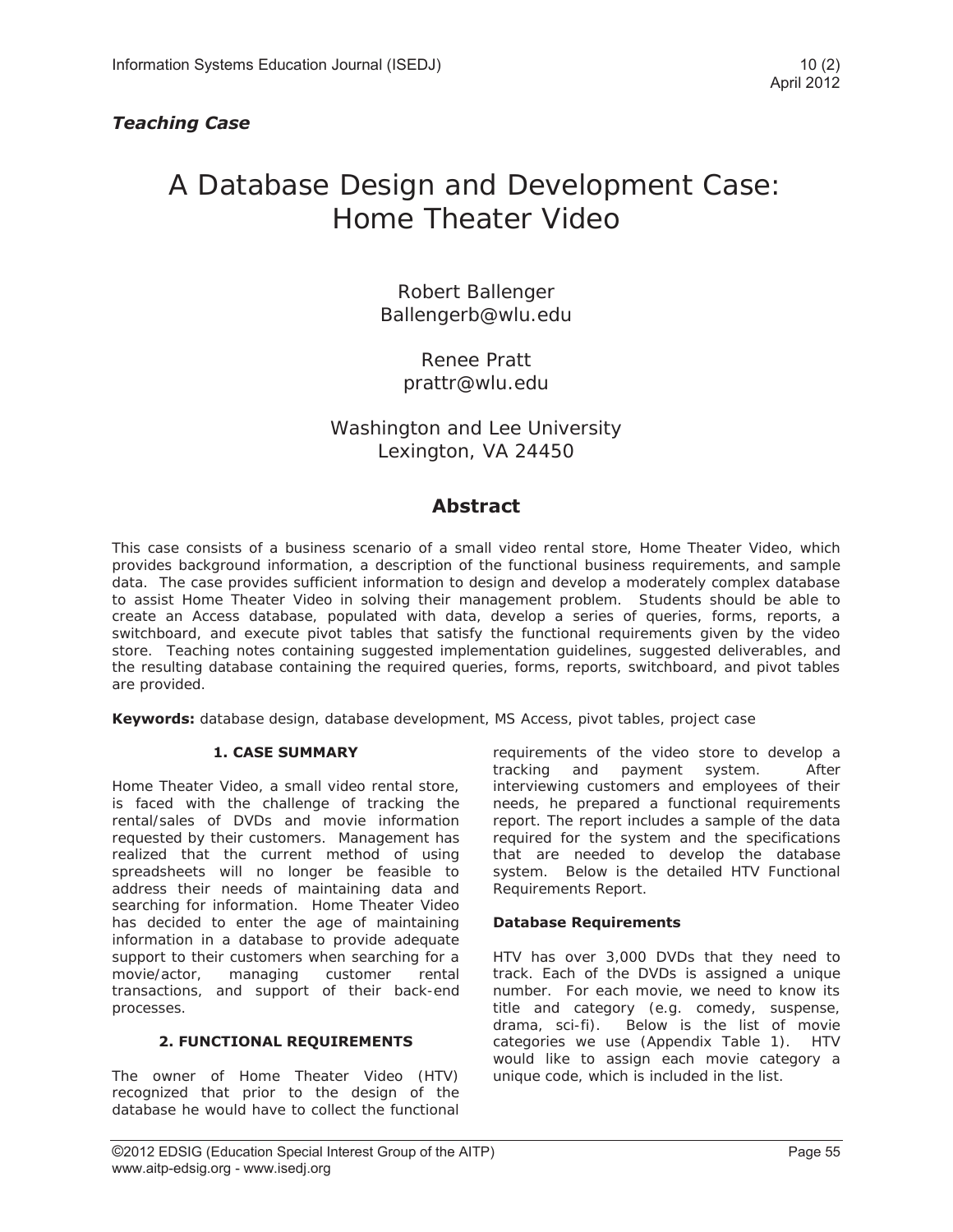HTV gives each movie title a specific id and tracks which movie is recorded on each DVD. HTV also collects the year and rating of each movie. Videos are only stocked in DVD format. We always stock at least one DVD for each movie we carry, but for many of our more popular movies we stock multiple DVDs of the same movie. Each DVD contains a single specific movie. We don't have any movies that require multiple DVDs. The rental fees for our videos vary by the rental code we assign them, please see Table 2 in the Appendix for details. The movies are rented for a 5-day period. A late fee of \$1.00 accrues for each day a video is returned after the due date.

HTV customers frequently ask for movies starring specific actors. Tom Hanks and Nicole Kidman are always popular. So they would like to keep track of the leading actors appearing in each movie. Not all of our movies have leading actors, documentaries for instance. Customers like to know each actor's "real" birth name and date of birth. We track only actors who appear in the movies in our inventory and there is no need to differentiate between actors and actresses. By the way, the Screen Actors Guild does not permit two actors to have the same studio name and the studio name never contains a middle name or initial. We would like to search for an actor by their full stage name. There is also no need to have separate fields for their first, middle, and last real names. We are currently using a spreadsheet to keep track of our videos. We have provided a sample report, Sample Movies, for your review in the Appendix Figure 2. All the data we need to track regarding our movies and DVDs is included on this spreadsheet.

There are several thousand customers. We only rent videos to people who have joined our "video club." To belong to our club, they must have good credit. For club members, we'd like to keep their first and last name, current phone number, and current complete address. Of course, each club member has a membership number. The customer list is currently managed with a spreadsheet and a sample for your review is provided in Appendix Table 3.

HTV needs to track the videos each customer currently has checked out, as well as a complete history of the videos each customer has rented. They also would like to track video rental revenue, and late fees collected, - this is to be maintained in a separate details table. A customer may check out multiple videos at any given time. In addition, Home Theater Video would like to track customer payments to maintain the video rental sales. Also, the customers have different payment options. Each Transaction may be paid by Credit Card, Cash, or Check. A small sample of the necessary transaction data is provided for your review below (Appendix Table 4).

For each employee, HTV would like to maintain his or her first and last name, email address, and home phone. A sample of employees is provided in the table below (Appendix Table 5). It is important to HTV to not only track the employee information but also their video sales.

### **Queries Requirements**

As HTV's data collection grows in size, it is important for management and staff to extract or filter information to answer questions. HTV will require a variety of queries to extract information from the database. We have determined that the initial set of queries is to include the following:

**Movies Before 2004**. What movies released before 2004 does Home Theater Video stock? Display Movie Id and Title.

**Membership List.** A membership list that displays the member's membership number, last name and first name separated by a comma and a space. Label the column headings as follows: Membership Id and Member's Name.

**Actors Using Real Name.** List the actors whose studio name is the same as their real name. Label column: Actors Using Their Real Name. The query is to be sorted by the actor's name.

**Actors Age.** List an actor's studio name, date of birth and age. Sort the list by age with the oldest appearing first on the list. Label the columns: Actor, Date of Birth, and Age.

**Fantasy DVDs.** What fantasy DVDs does Home Theater Video have? Display Movie Id, Title, and Rating.

**Movie Rental Categories.** Create a listing of Home Theater Video's movies and their respective rental category. Display Movie Id, Movie Title and Rental Code Description. Sort the list by Rental Code (not description).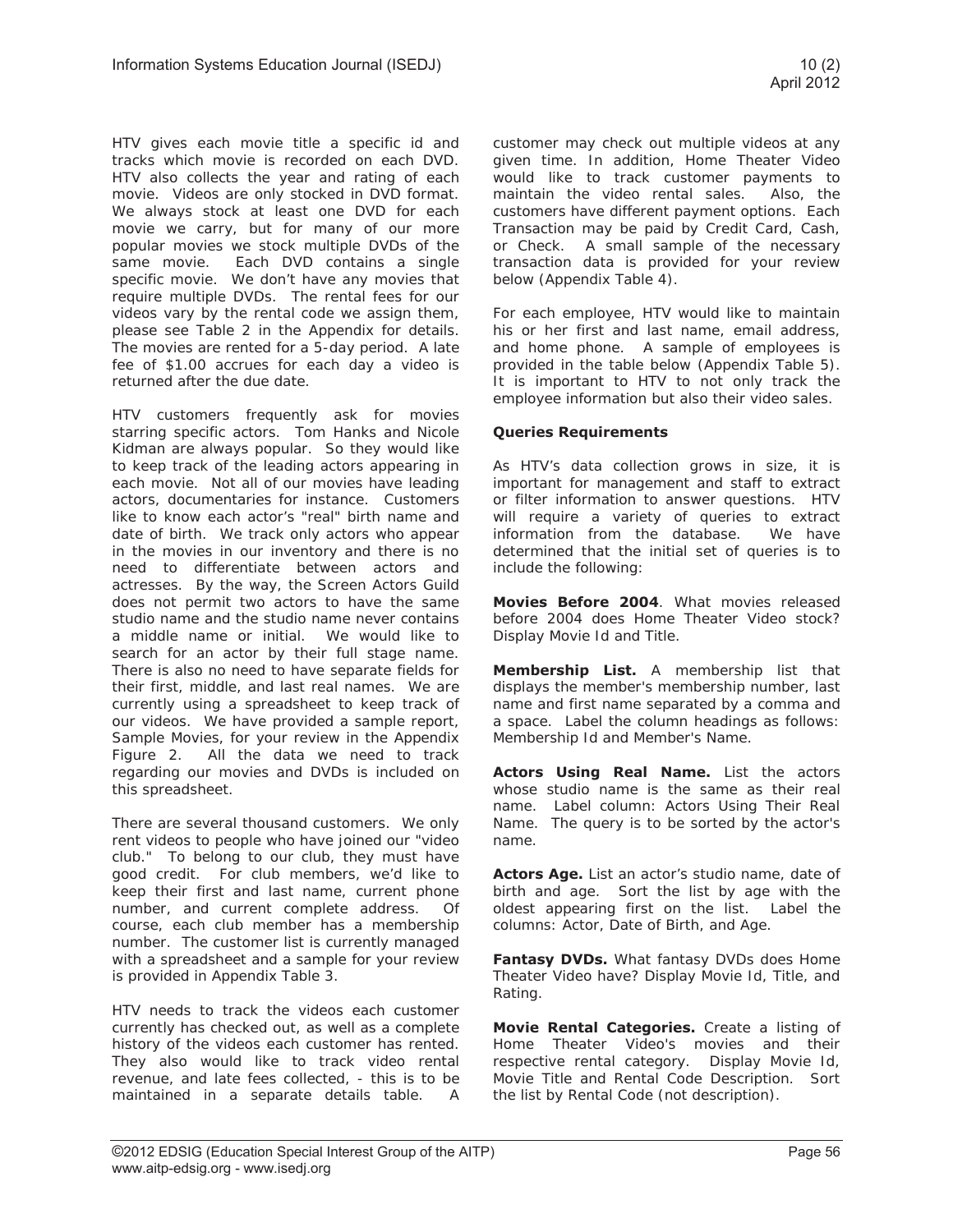**Price List.** List the individual DVD prices for Home Theater Video. Display DVD Number, Movie Title, Movie Category, Rating, and Rental Price. Use user-friendly column headings. T he rental price is to be formatted as currency. The price list is to be sorted by movie title and category. The output is not to word wrap.

**Rental Fee Stats.** Create a query to display the minimum, maximum, and average rental fee for each movie category. Be sure to format the appropriate columns as currency and label the columns appropriately.

**Actors in War Movies.** A listing to display the actors that star in war movies. Display Actor's Stage Name and Movie Title. Sort by Actor.

**DVDs Currently Rented.** (a) The query is to display the DVDs that are currently rented by members. Display DVD number, Membership ID, Movie Title, Member First Name, Member Last Name, Rental Date, and Date Due. Sort the query by Date Due. Name this query *DVDs Currently Rented*. (b) Modify the query again, this time sort by Member's Last Name. Save this query as *DVDs Currently Rented by Member's Name*.

**Daily Revenue.** This query is to display the daily revenue by day. Display Rental Date, Total DVD Rental Revenue, Total Collected Late Fees, and Total Revenue. Total Revenue is the sum of DVD Rental Revenue and Collected Late Fees. Collected Late Fees need to be associated with the Returned Date. Sort the query by rental date.

**Member Revenue.** This query is to list the revenue received by member. Display Member Last Name, Member First Name, Total DVD Rental Revenue (Total Revenue is the sum of DVD Rental Revenue and Collected Late Fees), Total Collected Late Fees, and Total Revenue.  $\bullet$ 

**Payment Completed.** This query is to display all the DVDs that have been paid completely (balance of zero). Display DVD number, Member Last Name, Member First Name.

**Employee Sales.** This query is to display total sales by employees. Display Employee's Name (written as: Employee Last Name, Employee First Name), Total DVD Sales. Sort by highest sales generated.

All query column headings are to be clear, concise and accurately describe the contents of the column to the average user. Only universally accepted abbreviations are to be used. All queries, when printed out, should fit on standard 8 ½" by 11" paper when printed in landscape mode. The queries are to be named as they are listed above.

### **Forms Requirements**

HTV needs several user-friendly forms so that our employees and administrators are able to enter data into the database. Some forms will be just data entry forms, these are merely replications of the information in the databases; other forms are needed to combine data from multiple tables. Our management team has provided the following functional requirements for Home Theater Video's input and application forms.

### *Input Forms*

Input forms are to allow our employees to enter, edit, or query data in the given table. These forms are to be columnar type forms that display data or allow for input of one record at a time. The forms are to be user friendly with all the field labels consisting of user-friendly descriptive names.

Input/Query forms are to be developed for the following tables:

- Actor
- Membership (Customer Information)
- x DVD
- **Movie**
- Movie Category
- Performance (What actors appear in which movies?)
- Rental Category
- Payment Methods

### *Application Forms*

**Current Rentals.** This form is to display the DVDs that are currently rented by a given member. The form when properly formatted is to display the Membership ID and Member's Name at the top of the form in columnar format. The DVD Number, Movie Title, Rental Date, and Due Date are to be in tabular format below the member information. The tabular portion is to display all of the DVDs currently rented for the member displayed in the columnar section in the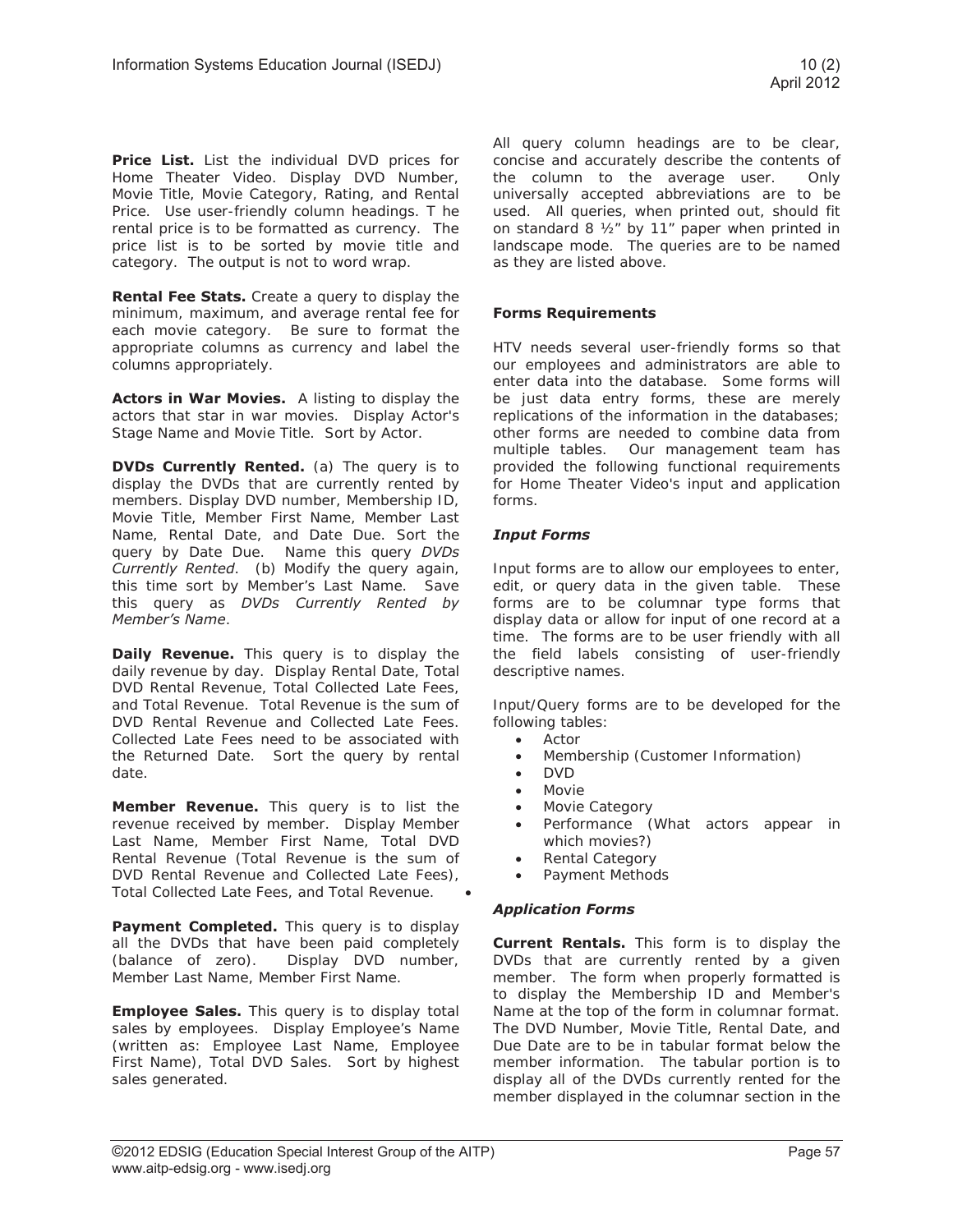top portion of the form. This form is intended to be a query only form and will not be used to input data.

**Actor Performances.** Home Theater Video wants to use this form to respond to requests by members inquiring about the movies in which a particular actor has appeared. The top portion of the form is to be in columnar format and include the actor's stage name, real name, and date of birth. The lower portion of the form is to include the Movie Name, Rating, Year Released, Movie Category Description, and Rental Fee. This portion of the form is to be in tabular format. This form is intended to be a query only form and will not be used to input data.

**DVD Rental Data Entry.** The purpose of this form is to allow for the data entry or querying of DVD Rental data by member. The form is to be divided into two sections. The first section is to display member related data: Membership ID, Member's First Name, and Member's Last Name. The second section is to allow for the display of past rentals as well as the entry of new ones. This section is to include the following fields: Membership ID, DVD Number, Rental Date, and Rental Fee. The bottom portion of this section is to contain a textbox that keeps a running total of the member's rental fees. This field should look like a total field on a report and appear under the rental fee column and be labeled: Total Rental Fees.

**Payment Forms.** Home Theater would like to display a screen that allows for the data entry or querying of payment information. The form is to<br>include member and rental transaction include member and rental transaction information. Display member related data: Membership ID, Member's First Name, and Member's Last Name (make these so users may not make changes to it, a query only query). The display of transaction and payment information should include the following fields: Rental Date, DVD Number, Movie Title, Rental Fee, Sales Tax, Total Amount Due, Date Due, Payment Method, Payment Date, and Payment Amount. The Payment Method should be a drop down box with options. The Total Amount Due should be a calculated field based on the rental fee and sales tax. The sales tax rate is 8%.

### **Report Requirements**

There are several initial reports required by the HTV management team. The individual report specifications appear below. All sub-totals should have a line above the subtotal and the grand total should have a double line above the total. The sub-totals and grand totals are to be appropriately labeled with descriptive labels appearing immediately to the left of the totals.

**Membership Report.** This report is based on the Membership List Query and is to display each member's Membership ID and Name (last name and first name separated by a comma). Sort the report by Membership ID.

**Movie Rental Categories Report.** This report is based on the Movies Rental Categories Query. The report is to display the Rental Code Description, Movie Title, and Movie Id. The data is to be grouped by Rental Code Description. The report is to be sorted by Rental Code Description and Movie Title.

**DVDs Currently Rented Report.** This report is based on the DVDs Currently Rented Query. The report is to display Date Due, Membership ID, Member's Last Name, Member's First Name, DVD number, Movie Title, and Rental Date. The report is to be grouped by Due Date and Membership ID. All of the member information for a specific member is to appear on the same line. Sort the report by Date Due, Membership ID, and DVD Number.

**Daily Revenue Report.** The Daily Revenue Query forms the basis for this report. Display Rental Date, Total DVD Rental Revenue, Total Collected Late Fees, and Total Revenue. Group the report by month. All revenue columns are to be totaled by month and for the full report. Sort the query by rental date.

**Daily Detailed Rental Category Report.**  Create a report to display detailed daily revenue by rental category and movie. Display Rental Date, Rental Category Description, Movie Title, and Total Rental Fees by Title. Group the report by Rental Date and Rental Category Description. Total the Rental Fees by Rental Category, Rental Date, and the full report.

### **Switchboard Requirements**

HTV management wants to create a system that any of the employees can use, where they are not required to know the specific tables or queries to gather or input information. A menu system in which employees can easily access forms and reports will assist in the cohesiveness and accuracy of data. Below are the minimum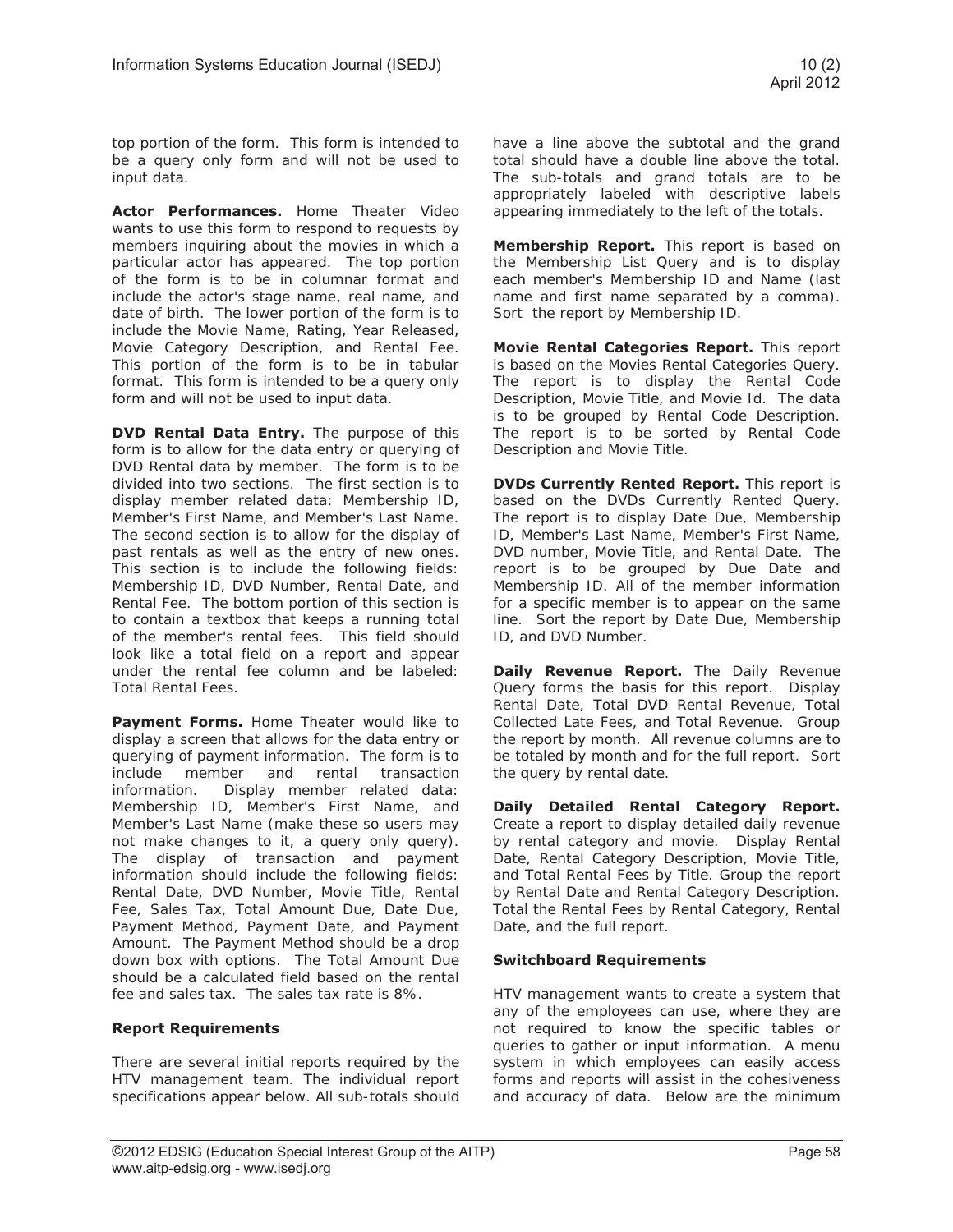requirements for the switchboard that HTV needs.

The database is to have a menu system designed for our everyday users. The menu is to be user-friendly and contain selections for all the forms and reports. Home Theater Video company colors are red, black and gray. The management team would like to use either the Metro or Technic AutoFormat Style and wants to see the HTV logo (see Figure 1) on the switchboard, forms, and reports.

### **Figure 1. Home Theater Video Logo**



- The menu is to be executed automatically when the database is opened and the database window is to be displayed in the background.
- The menu is to contain an exit selection that will exit the database application.
- Two Main Menu Options One for employees/management and the second for customer information.
- Within the Employees/Management Switchboard, two sections exist in this Switchboard – Forms and Reports. These sections should include the following:

### *Employees/Management Switchboard*

**Enter/View Information Forms**. This main link will give Home Theater Rentals access to submit or view information in the different tables. Links should be created with the following labels:

- Enter/View Actor Information link to Actor Input form
- Enter/View Employee Information link to Employee Input form
- Enter/View Movie Information link to Movie information including DVD Number
- Enter/View Rental Category Information link to Rental Category Information
- Create a link to query only forms for the Current Rentals and Payment Forms application forms. Name the links: Current Rentals Form and Payment Process Form

**Reports.** Create a link to all five of the reports created earlier

### *Customer Information Switchboard*

**Customer Information.** Create a link to the customers input form. This should be an input only form.

**Membership Rentals.** Create a link to the current rentals form. This should be a query only form.

**Actor Performances.** Create a link to the actor performances form to allow customers to review which movies their favorite leading actors have performed in. This should be a query-only form.

Each part of the switchboard should be user friendly. Therefore, there should be an easy way to move in and out of menu selections. Also, HTV would like to have exit buttons on the forms and reports to close them properly.

### **Pivot Table Requirements**

Home Theater Video would like to use the information in the database to discover trends among their rentals. In particular, the management team would like to know which employees are making the most sales and which movies in which categories are generating the most revenue.

Based on the Home Theater Video database, create two queries in MS Access to export to MS Excel. The output of each query should provide HTV with information to determine (1) each employee's total sales by rental category and by day and (2) each movie rental by movie category and by month. Next export the query output into Excel and create the pivot tables that display (1) each employee's total sales by rental category and by day and (2) each movie rental by movie category and by month.

### **3. DELIVERABLE REQUIREMENTS**

### **Deliverable One**

Create the database structures (tables and relationships) necessary to meet the functional requirements as set forth by Home Theater Video's management. Create meaningful column names when creating your tables. The data types and sizes should be appropriate for the data as described in the scenario. The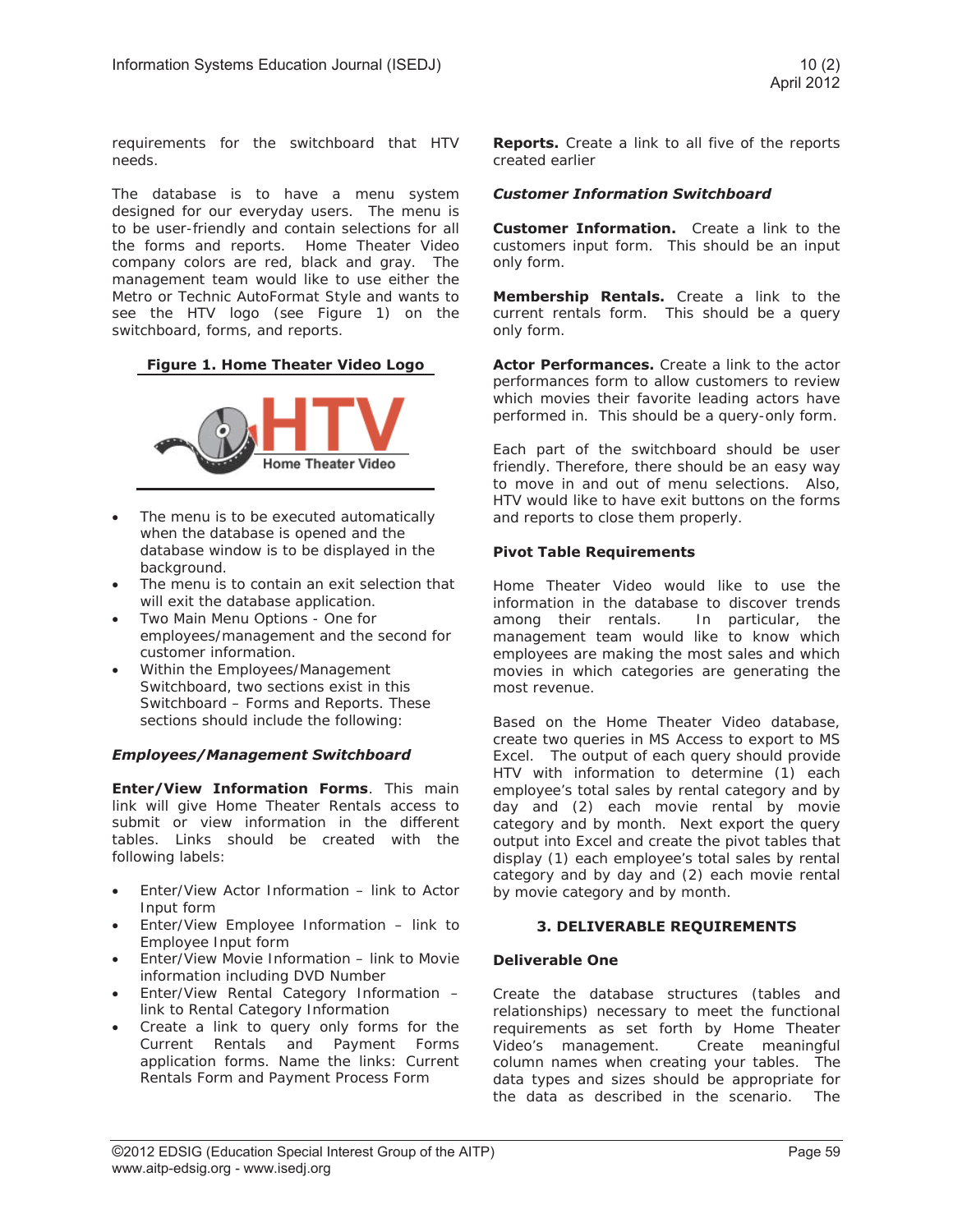tables are to be populated with the data contained in the Home Theater Video functional requirements.

### **Deliverable Two**

Create the queries, forms, and reports as discussed in HTV's functional requirements. All developed queries are to use only the tables or other queries necessary to make the query fully functional. You are to incorporate the Home Video Theater logo into your forms and reports.

### **Deliverable Three**

.

Develop two additional user-friendly forms for the employees at Home Theater Video. Insert additional data using these forms to demonstrate how the employees will use these forms to enter new data into the database. Create the navigational menu, as set forth in the HTV functional requirements, to navigate between all forms and reports.

You are to create the necessary pivot tables that meet HTV's functional requirements to assist management in understanding Home Theater Video business trends.

**Editor's Note:** Instructor notes for this case may be found at: http://csbapp.uncw.edu/edsig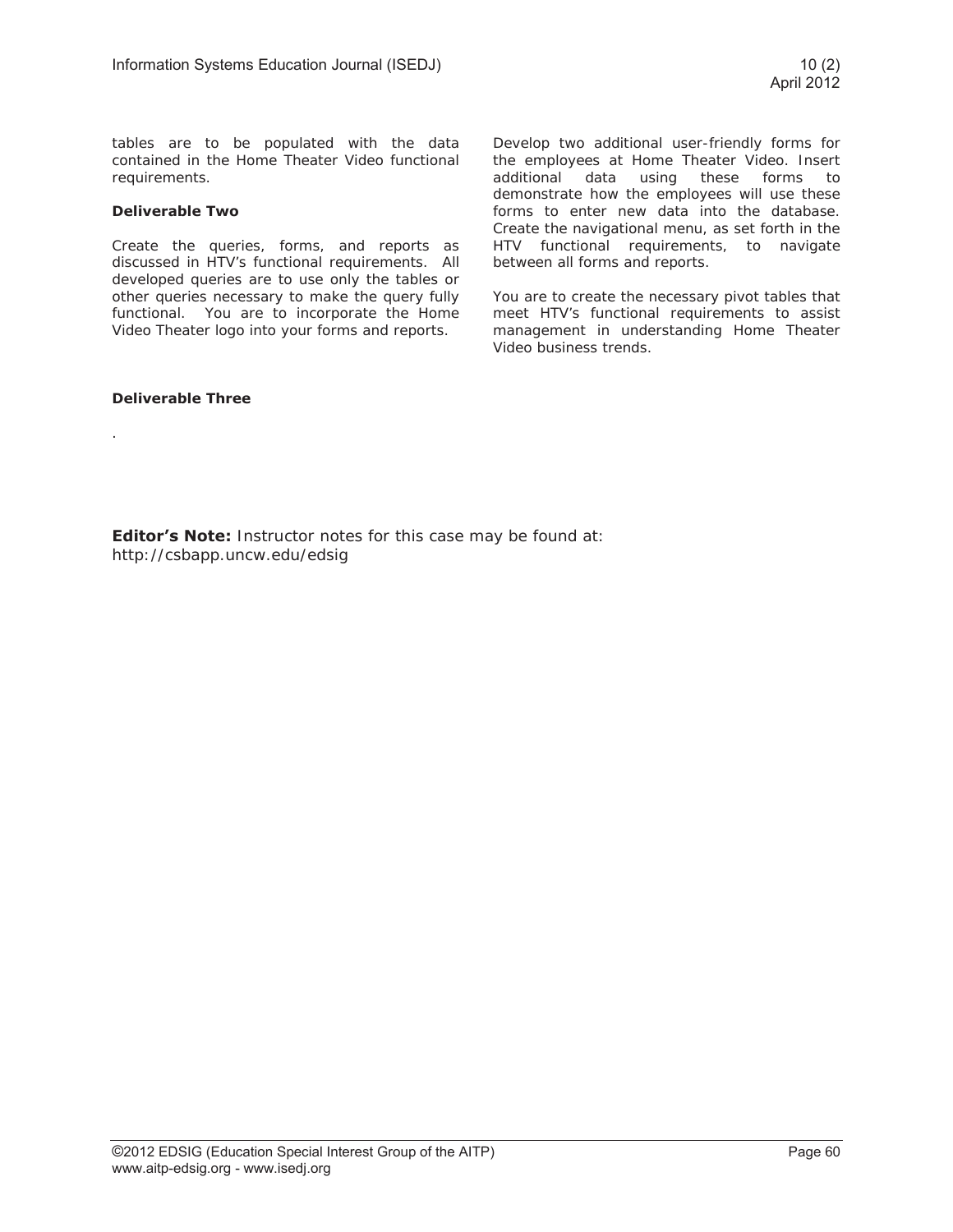## **APPENDIX**

| <b>Table 1. Movie Categories</b> |               |            |               |            |                      |  |  |  |  |
|----------------------------------|---------------|------------|---------------|------------|----------------------|--|--|--|--|
| Code                             | Category Name | Code       | Category Name | Code       | <b>Category Name</b> |  |  |  |  |
| <b>ADV</b>                       | Adventure     | FNT.       | Fantasy       | <b>SFI</b> | Science Fiction      |  |  |  |  |
| <b>ANM</b>                       | Animation     | <b>HOR</b> | Horror        | <b>SHK</b> | Shakespeare          |  |  |  |  |
| <b>BIO</b>                       | Biography     | <b>HST</b> | History       | <b>SPT</b> | <b>Sports</b>        |  |  |  |  |
| <b>COM</b>                       | Comedy        | <b>MUS</b> | Musical       | <b>SUS</b> | Suspense             |  |  |  |  |
| <b>CRM</b>                       | Crime         | <b>MYS</b> | Mystery       | <b>THR</b> | Thriller             |  |  |  |  |
| DOC                              | Documentary   | POL        | Political     | <b>WAR</b> | War                  |  |  |  |  |
| <b>DRM</b>                       | Drama         | <b>RLG</b> | Religious     | <b>WST</b> | Western              |  |  |  |  |
| <b>FAM</b>                       | Family        | <b>RMC</b> | Romance       |            |                      |  |  |  |  |

| <b>Rental Code</b> | <b>Description</b>     | <b>Rental Fee</b> |
|--------------------|------------------------|-------------------|
| CН                 | Current Hit            | \$3.50            |
| CR.                | <b>Current Release</b> | \$3.00            |
| PP                 | Popular                | \$2.50            |
| NR.                | Normal                 | \$2.00            |
| SP                 | Special                | \$1.00            |

### **Table 3. Sample Customers**

### **Home Theater Video Sample Customers**

| <b>Membership Id</b> | <b>First Name</b> | Last Name        | <b>Address</b>                    | City            | <b>State</b>         | <b>Zip Code</b> |
|----------------------|-------------------|------------------|-----------------------------------|-----------------|----------------------|-----------------|
| WELLA01              | Charles           | Wellard          | 2809 Linden Street, Townhouse #3F | Winston-Salem   | North Carolina       | 27104           |
| WELLA02              | Paula             | Wellard          | 185 Washington St                 | Clemmons        | North Carolina       | 27127           |
| STOVE01              | Lee               | Stover           | 888 Flower Crt.                   | Winston-Salem   | North Carolina       | 27104           |
| <b>BALLE01</b>       | Steven            | <b>Ballenger</b> | 333 Lake Drive                    | Winston-Salem   | North Carolina       | 27106           |
| BALL01               | James             | Ball             | 123 North Rideout Rd              | Clemmons        | North Carolina       | 27127           |
| BISHO01              | Lee Ann           | <b>Bishop</b>    | 723 McCormick Ave                 | Winston-Salem   | North Carolina       | 27106           |
| LINK01               | Stephen           | Link             | 1023 West Embassy Drive           | Washington      | District of Columbia | 20036           |
| SPARR01              | Mary              | Sparrow          | 456 Whitesburg Road, Apt. 200     | Winston-Salem   | North Carolina       | 27104           |
| LINGE01              | <b>Bruce</b>      | Lingenfelter     | 56 Charles Drive                  | <b>Clemmons</b> | North Carolina       | 27127           |
| SMITH <sub>01</sub>  | Phil              | Smith            | 44 Maynard Drive, Flat #2C        | Winston-Salem   | North Carolina       | 27104           |
| GULED01              | Sherly            | Guledge          | 777 Monroe Road                   | Pfaff Town      | North Carolina       | 27040           |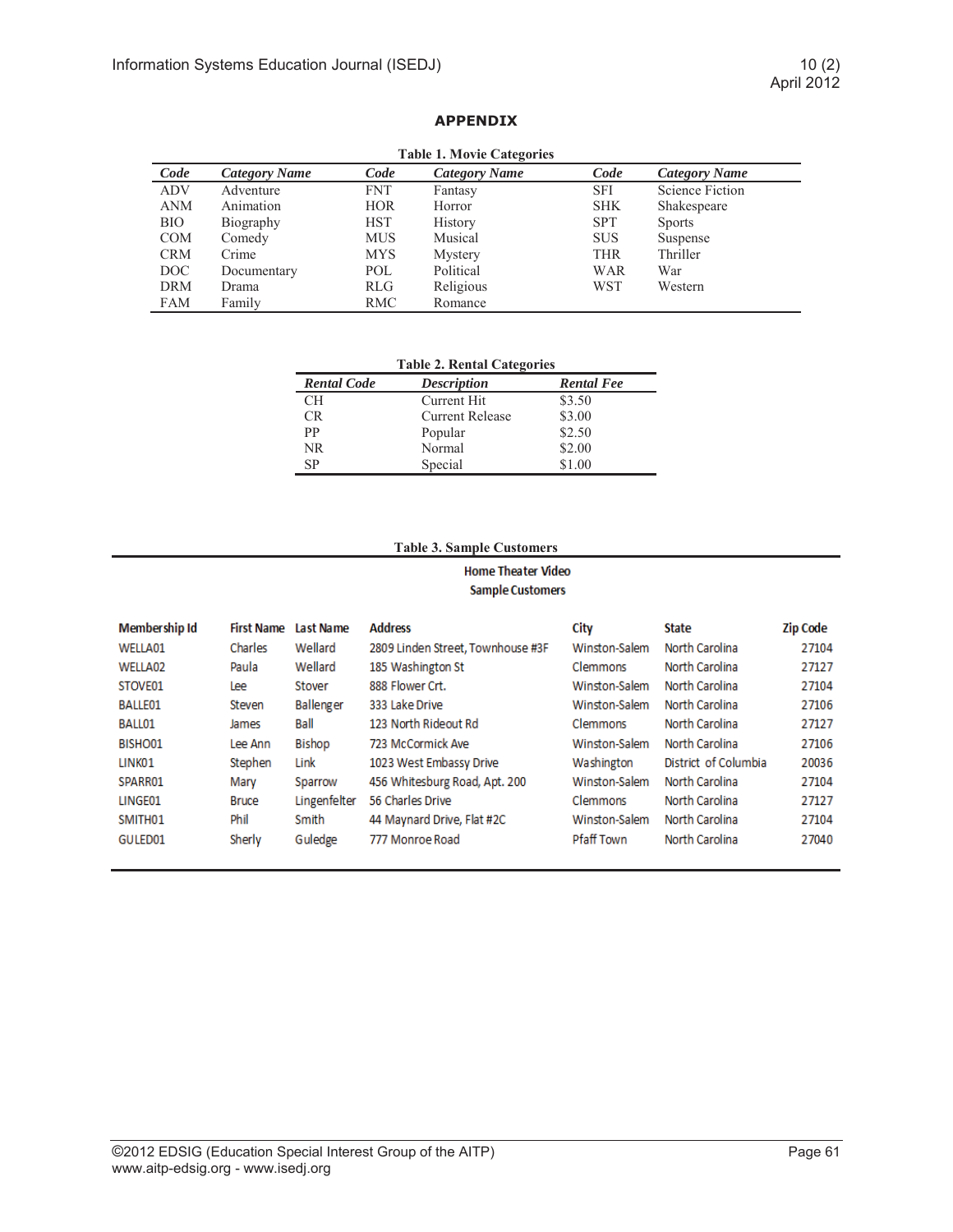|                                           | <b>DVD</b> | First            | Last         | Rental   | Due                 | Date           |               | Rental        | <b>Collected</b> |       |    | Accrued  |       |          | <b>Employee Payment</b> |                 |
|-------------------------------------------|------------|------------------|--------------|----------|---------------------|----------------|---------------|---------------|------------------|-------|----|----------|-------|----------|-------------------------|-----------------|
| <b>Movie Title</b>                        | Number     | Name             | Name         | Date     | Date                | Returned Fee   |               |               | Late Fees        |       |    | Late Fee | Total |          | ID                      | Type            |
| Catch Me If You Can                       |            | 133 Lee Ann      | Bishop       | 2/1/2011 | 2/6/2011            | 2/5/2011       | <sup>\$</sup> | 2.50          |                  |       |    |          | \$    | 2.50     |                         | 305 credit card |
| Harry Potter and the Prisoner of Azkaban  |            | 126 Lee Ann      | Bishop       | 2/1/2011 | 2/6/2011            | $2/5/2011$ \$  |               | 3.50          |                  |       |    |          | \$    | 3.50     |                         | 305 credit card |
| Harry Potter and the Prisoner of Azkaban  |            | 128 Lee          | Stover       | 2/2/2011 | 2/7/2011            | 2/10/2011 \$   |               | $3.50$ \$     |                  | 3.00  |    |          | \$    | 6.50     |                         | 305 cash        |
| Million Dollar Baby                       |            | 137 Lee          | Stover       | 2/2/2011 | 2/7/2011            | 2/10/2011 \$   |               | $3.50$ \$     |                  | 3.00  |    |          | \$    | 6.50     |                         | 305 cash        |
| Master and Commander                      |            | 124 James        | Ball         | 2/3/2011 | 2/8/2011            |                | \$            | 2.00          |                  |       | \$ | 7.00     | \$    | 9.00     |                         | 301 cash        |
| Master and Commander                      |            | 125 Stephen      | Link         | 2/3/2011 | 2/8/2011            | 2/6/2011       | <b>S</b>      | 2.00          |                  |       |    |          | \$    | 2.00     |                         | 302 cash        |
| Ray                                       |            | 149 Sherly       | Guledge      | 2/3/2011 | 2/8/2011            |                | \$            | 2.50          |                  |       | \$ | 7.00     | \$    | 9.50     |                         | 303 cash        |
| Ray                                       |            | 148 James        | Ball         | 2/3/2011 | 2/8/2011            |                | \$            | 2.50          |                  |       | \$ | 7.00     | \$    | 9.50     |                         | 304 cash        |
| Harry Potter and the Prisoner of Azkaban  |            | 127 Phil         | Smith        | 2/4/2011 | 2/9/2011            | $2/7/2011$ \$  |               | 3.50          |                  |       |    |          | \$    | 3.50     |                         | 305 check       |
| <b>Hotel Rwanda</b>                       |            | 145 Paula        | Wellard      | 2/4/2011 | 2/9/2011            | $2/14/2011$ \$ |               | $3.00$ \$     |                  | 5.00  |    |          | \$    | 8.00     |                         | 302 cash        |
| Cold Mountain                             |            | 119 Lee Ann      | Bishop       | 2/5/2011 | 2/10/2011           | $2/6/2011$ \$  |               | 2.00          |                  |       |    |          | \$    | 2.00     |                         | 302 cash        |
| Harry Potter and the Prisoner of Azkaban  |            | 126 Charles      | Wellard      |          | 2/5/2011 2/10/2011  | $2/8/2011$ \$  |               | 3.50          |                  |       |    |          | \$    | 3.50     |                         | 302 cash        |
| Million Dollar Baby                       |            | 136 Steven       | Ballenger    |          | 2/5/2011 2/10/2011  | 2/8/2011 \$    |               | 3.50          |                  |       |    |          | \$    | 3.50     |                         | 304 credit card |
| Spanglish                                 |            | 140 Steven       | Ballenger    |          | 2/5/2011 2/10/2011  | $2/8/2011$ \$  |               | 2.00          |                  |       |    |          | \$    | 2.00     |                         | 304 credit card |
| Spider-Man 2                              |            | 141 Bruce        | Lingenfelter |          | 2/5/2011 2/10/2011  | $2/10/2011$ \$ |               | 3.50          |                  |       |    |          | \$    | 3.50     |                         | 304 cash        |
| The Lord of the Rings: The Two Towers     |            | 103 Bruce        | Lingenfelter |          | 2/5/2011 2/10/2011  | 2/10/2011 \$   |               | 2.50          |                  |       |    |          | \$    | 2.50     |                         | 304 cash        |
| Master and Commander                      |            | 125 Phil         | Smith        |          | 2/6/2011 2/11/2011  | $2/7/2011$ \$  |               | 2.00          |                  |       |    |          | \$    | 2.00     |                         | 305 check       |
| Priates of the Caribbean                  |            | 112 Mary         | Sparrow      |          | 2/6/2011 2/11/2011  |                | \$            | 2.50          |                  |       |    |          | \$    | 2.50     |                         | 305 cash        |
| Million Dollar Baby                       |            | 136 Stephen Link |              |          | 2/8/2011 2/13/2011  | $2/11/2011$ \$ |               | 3.50          |                  |       |    |          | \$    | 3.50     |                         | 301 credit card |
| Priates of the Caribbean                  |            | 115 Stephen Link |              |          | 2/8/2011 2/13/2011  | $2/11/2011$ \$ |               | 2.50          |                  |       |    |          | \$    | 2.50     |                         | 301 credit card |
| Spider-Man 2                              |            | 142 Stephen Link |              |          | 2/8/2011 2/13/2011  | $2/11/2011$ \$ |               | 3.50          |                  |       |    |          | \$    | 3.50     |                         | 301 credit card |
| The Green Mile                            | 111        | Steven           | Ballenger    |          | 2/8/2011 2/13/2011  | $2/11/2011$ \$ |               | 2.00          |                  |       |    |          | \$    | 2.00     |                         | 303 cash        |
| The Lord of the Rings: Return of the King | 121        | Steven           | Ballenger    |          | 2/8/2011 2/13/2011  | $2/11/2011$ \$ |               | 2.50          |                  |       |    |          | \$    | 2.50     |                         | 303 cash        |
| The Terminal                              |            | 138 Charles      | Wellard      |          | 2/8/2011 2/13/2011  |                | \$            | 3.00          |                  |       | \$ | 2.00     | \$    | 5.00     |                         | 304 check       |
| Spider-Man 2                              |            | 143 Lee          | Stover       |          | 2/10/2011 2/15/2011 |                | \$            | 3.50          |                  |       |    |          | \$    | 3.50     |                         | 302 credit card |
|                                           |            |                  |              |          |                     |                |               | $$70.50$ \ \$ |                  | 11.00 | -S | 23.00    |       | \$104.50 |                         |                 |

**Table 4. Sample Rentals** 

**Table 5. Employee Information** 

| <b>Employee ID</b> | <b>Employee Name</b> | Email                      | <b>Phone</b> |
|--------------------|----------------------|----------------------------|--------------|
| 300                | Rob Mason            | rmason@video.com           | 336.559.5656 |
| 301                | Pamela Anderson      | panderson@hometheatres.com | 336.456.4567 |
| 302                | Sheree Todd          | stodd@hometheatres.com     | 336.214.3698 |
| 303                | Mike Thompson        | mthompson@hometheatres.com | 336.789.4563 |
| 304                | Marie Saunders       | maries@hometheatres.com    | 336.123.4567 |
| 305                | <b>Matt Saunders</b> | matts@hometheatres.com     | 336.258.3698 |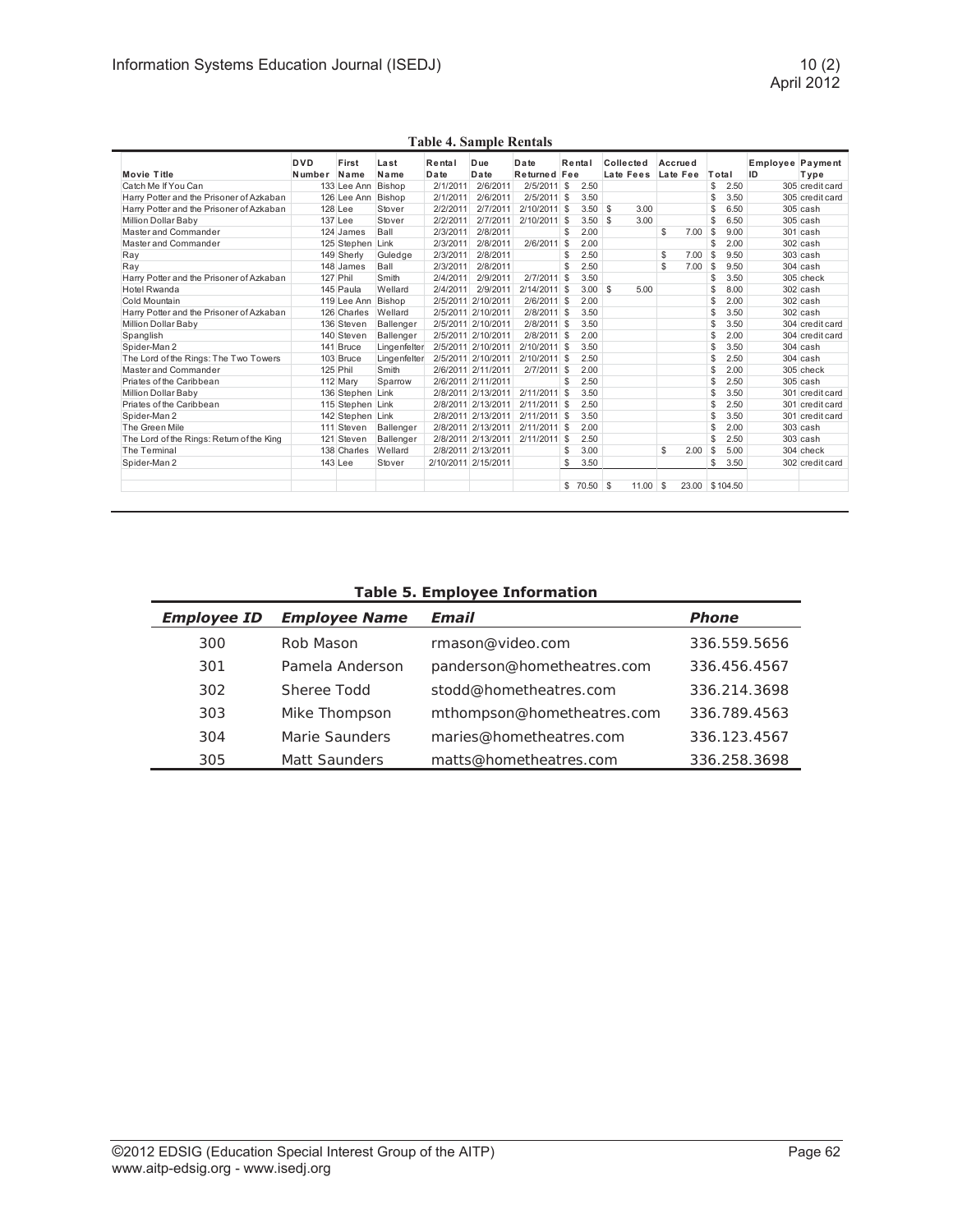| ı                                                                               |
|---------------------------------------------------------------------------------|
| ı                                                                               |
|                                                                                 |
| ֚֘֝֬                                                                            |
| $\frac{1}{2}$<br>ļ                                                              |
|                                                                                 |
|                                                                                 |
|                                                                                 |
| $\overline{\phantom{a}}$                                                        |
| ֚֘֝֬<br>j<br>$\frac{1}{2}$                                                      |
|                                                                                 |
| l<br>l                                                                          |
|                                                                                 |
|                                                                                 |
| I<br>$\overline{\phantom{a}}$                                                   |
| ì<br>l                                                                          |
| l<br>I                                                                          |
| s<br>C                                                                          |
| it country<br>֖֖֖֖֖֖֖֖֖֖֖֧֖֖֧֪֪֪֪֪֪֪֪֪֧֚֚֚֚֚֚֚֚֚֚֚֚֚֚֚֚֚֚֚֚֚֚֚֚֚֚֚֬֝֓֞֝֓֞֞<br>i |
|                                                                                 |
| j<br>l                                                                          |
| ֧֦֧֢֖֖֖֖֚֚֚֚֚֚֬<br>į                                                            |
|                                                                                 |

|      | ۲<br>J<br>נ |
|------|-------------|
| г. э | Ľ           |

| ׇׇ֕                                                                       |
|---------------------------------------------------------------------------|
| l<br>l<br>l<br>I                                                          |
| I<br>$\mathbf{r}$<br>ï                                                    |
| ı<br>l<br>֚֘<br>$\frac{1}{2}$<br>ı<br>֖֖֖֪ׅ֚֚֚֚֚֚֚֚֚֚֚֚֚֚֚֚֬֡֡֡֡֬֝֬֝֓֡֬֓֡ |
| ı<br>$\overline{\phantom{a}}$<br>ı                                        |
| ı<br>ı                                                                    |
| J                                                                         |

| 5/14/1969<br><b>Birth Date</b>                                                       |                                         | 8/14/1959                                       | 3/16/1985                                             | 4/25/1969<br>6/20/1967                     | 11/27/1996                                             |                              |                               | 7/10/1958                                                 |                                                                                                     |
|--------------------------------------------------------------------------------------|-----------------------------------------|-------------------------------------------------|-------------------------------------------------------|--------------------------------------------|--------------------------------------------------------|------------------------------|-------------------------------|-----------------------------------------------------------|-----------------------------------------------------------------------------------------------------|
| Catherine Elise Blanchett<br><b>Actress Real Name</b>                                |                                         |                                                 | Same                                                  | Same<br>Same                               | Same                                                   |                              |                               | Fiona Mary Wilson                                         |                                                                                                     |
| 28-Jan-81 Cate Blanchett<br><b>Birth Date Lead Actress</b><br>25-May-39<br>25-Feb-71 | 9-Jul-56<br>$10$ -Dec- $57$             | 17-Aug-60 Marcia Gay-Harden Same<br>$16-Ort-59$ | 9-Jun-63 Keira Knightley<br>6-Jul-51                  | 19-Dec-72 Renee Zellweger<br>Nicole Kidman | 25-Feb-71 Alexandra Astin                              | 7-Apr-64<br>27-May-71        | 27-Jun-75                     | 23-Jul-89 Fiona Shaw<br>$31 - Ju1 - 47$                   | 31-Mar-43<br>3-Aug-40<br>9-Jul-56<br>11-Nov-74                                                      |
| <b>Actor Real Name</b><br>Sean Patrick Duke<br>Same<br>Same                          | Thomas Jeffrey Hanks                    | Timothy Francis Robbins<br>Same                 | John Christopher Depp II<br>Same                      | David Jude Law                             | Sean Patrick Duke                                      | Same<br>Same                 | <b>Tobias Vincent Maguire</b> | Same<br>Same                                              | Ramon Antonion Gerard Estevez<br>Leonardo Wilhelm DiCaprio<br>Thomas Jeffrey Hanks<br>Ronald Walken |
| <b>Leading Actor</b><br>Ian McKellen<br>Elijah Wood<br>Sean Astin                    | Michael Clarke-Duncan Same<br>Tom Hanks | <b>Tim Robbins</b><br>Sean Penn                 | Geoffrey Rush<br><b>Johnny Depp</b>                   | Jude Law                                   | Sean Astin                                             | Russel Crowe<br>Paul Bettany | <b>Tobey Maguire</b>          | <b>Richard Griffiths</b><br>Daniel Radcliffe              | Christopher Walken<br>Leonardo DiCaprio<br>Martin Sheen<br>Tom Hanks                                |
| Rating<br>PG13                                                                       | R                                       | R                                               | PG13                                                  | R                                          | PG13                                                   | PG13                         | PG13                          | ይ                                                         | PG13                                                                                                |
| Movie                                                                                | 1999 Drama                              | 2003 Crime                                      | 2003 Fantasy                                          | 2003 War                                   | 2003 Fantasy                                           | 2003 Adventure               | 2002 Science Fiction          | 2004 Science Fiction                                      | 2002 Crime                                                                                          |
| Rental Category Year Category<br>Popular 2002 Fantasy                                | Normal                                  | Normal                                          | Popular                                               | Normal                                     |                                                        | Normal                       | Popular                       |                                                           | Popular                                                                                             |
| 1001 The Lord of the Rings: The Two Towers<br>Movie Title<br>Movie<br>≘              | 1002 The Green Mile                     | 1003 Mystic River                               | 1004 Pirates of the Caribbean                         | 1005 Cold Mountain                         | 1006 The Lord of the Rings: Return of the King Popular | 1007 Master and Commander    | 1008 Spider-Man               | 1009 Harry Potter and the Prisoner of Azkaban Current Hit | 1010 Catch Me if You Can                                                                            |
| Number<br>$\Xi$<br>8838<br>DVD                                                       | ĝ≌∃                                     | $rac{8}{100}$                                   | $\frac{1}{2}$<br>$\Xi \Xi$<br>$\Xi$<br>$\frac{16}{1}$ | Sãa                                        | 8888                                                   | $\frac{3}{2}$                | 65                            | <u>ងគងន</u>                                               | 8838                                                                                                |